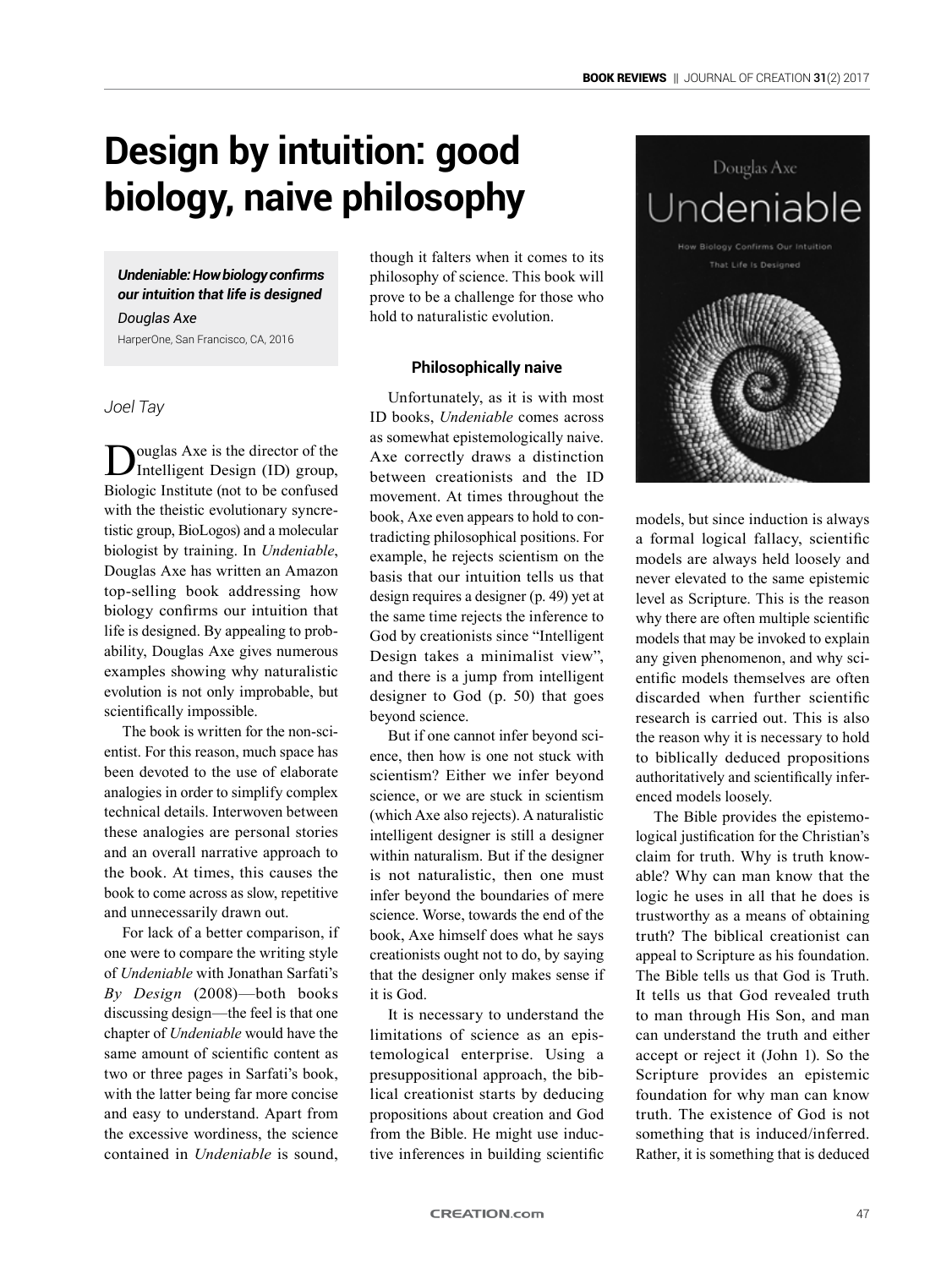from the propositions of Scripture. However, the ID approach (as it is with *Undeniable*), operates solely on the shaky epistemic foundation of induction/inference. Thus, it has an epistemologically unstable foundation.

Axe declares that

"… we must accept that objective truths exist, as we all naturally do. Then we must accept that some of these truths pertain to the physical world, and that some of those can be discovered through human observation and reasoning" (p. 48).

But how can we know that what we claim to be true is indeed true? How can we know that logical thinking is trustworthy as a means of obtaining truth; or that what we call *Logic* is not merely an approach that provides a selective advantage? The sense one gets from reading the book is that the author thinks that the evidence speaks for itself and this is the basis for what he later calls 'common science', and 'design intuition'. There is hardly any discussion on how presuppositions shape the way one interprets the evidence.

Throughout the book, Axe repeatedly appeals to how we know there is a designer based on what he calls a "universal design intuition" [*sic*]. Axe's rejection of scriptural presuppositions means that he cannot appeal to passages like Romans 1:18–20 for an epistemic foundation. Thus, he is left with an argument 'from intuition'. As an epistemic foundation, this comes across as philosophically naive.

# **The science**

Fortunately, the science in the book is excellent. If there is anything I dislike about the science, it would be that some of its analogies are over simplistic; but this is understandable since one of the objectives of *Undeniable* is to explain complex scientific concepts to the lay reader.

# **Chapter details**

Chapter 1

After a brief introduction in chapter 1 of how he came to be involved in ID research and some personal anecdotes on the persecutions he has experienced for doubting evolution, Axe introduces his *design intuition* in chapter 2.

## Chapter 2

Imagine filling a large pot with alphabet-shaped pasta and boiling it into a soup. Would we expect to see the pasta letters forming complete instructions for building something new and useful that is worthy of a patent? Of course no one would believe this can happen. This is what Axe calls the universal design intuition. We all recognise that "tasks that would need knowledge to accomplish can be accomplished only by someone who has that knowledge" (p. 20).

#### Chapter 3 and 4

Axe distances the ID movement from the creationist movement. He argues that science does not require scientism/materialism. Axe rejects creationism because it presupposes a particular understanding of Genesis and then seeks to reconcile science with it. On the other hand, ID starts with science alone and follows its conclusion to an intelligent designer because of what we know from scientific principles. He emphasizes that we cannot jump from an intelligent designer to God because that requires us to go beyond science.

In other words, Axe rejects the possibility of ID leading us to any theological conclusion. Instead, Axe argues for the intelligent designer based on intuition. To be fair, when Axe speaks of intuition, he usually first discusses mathematical improbabilities, and from there, intuits that there must be an intelligent designer. Axe clearly rejects the

presuppositional approach of the creationist movement. Unfortunately, later in the book, Axe inconsistently does what he claims we should not do—he claims that God is the best explanation for the intelligent designer.

Axe compares the alphabet soup analogy in the earlier chapter with gene sequences and proteins. He uses the analogy of a car: the proteins are the mechanical parts of the car and are essential to life. The information for making these proteins are written in the DNA based on a four-letter genetic code. These are too complex to be accounted for without an intelligent designer.

Axe then narrates how his involvement in ID resulted in him eventually losing his job. The real problem, according to Axe, is not about having agendas, but the institutionalization of agendas, where those who hold to minority views are actively suppressed.

#### Chapter 5

Axe recalls how Michael Denton wrote that accidental processes would be incapable of forming new functional proteins if their amino-acid sequences were rarer than one in  $10^{40}$ . Axe's research showed that one such protein sequence would appear for every 1074 wrong ones— 1034-fold rarer than Denton's criterion. This deals a decisive blow to the idea that proteins arose by accidental causes.

Axe introduces the phrase "common science": everyone validates their design intuition through firsthand experience. This experience is scientific in nature because we all make mental notes of what we observe, and then build conceptual models of how things work. Hence, since this is broadly defined as 'science', all humans are in this sense 'scientists'. Aside from technical issues, "people who lack formal scientific credentials are nonetheless qualified to speak with authority on matters" of the world around them. This is what Axe calls common science (p. 64).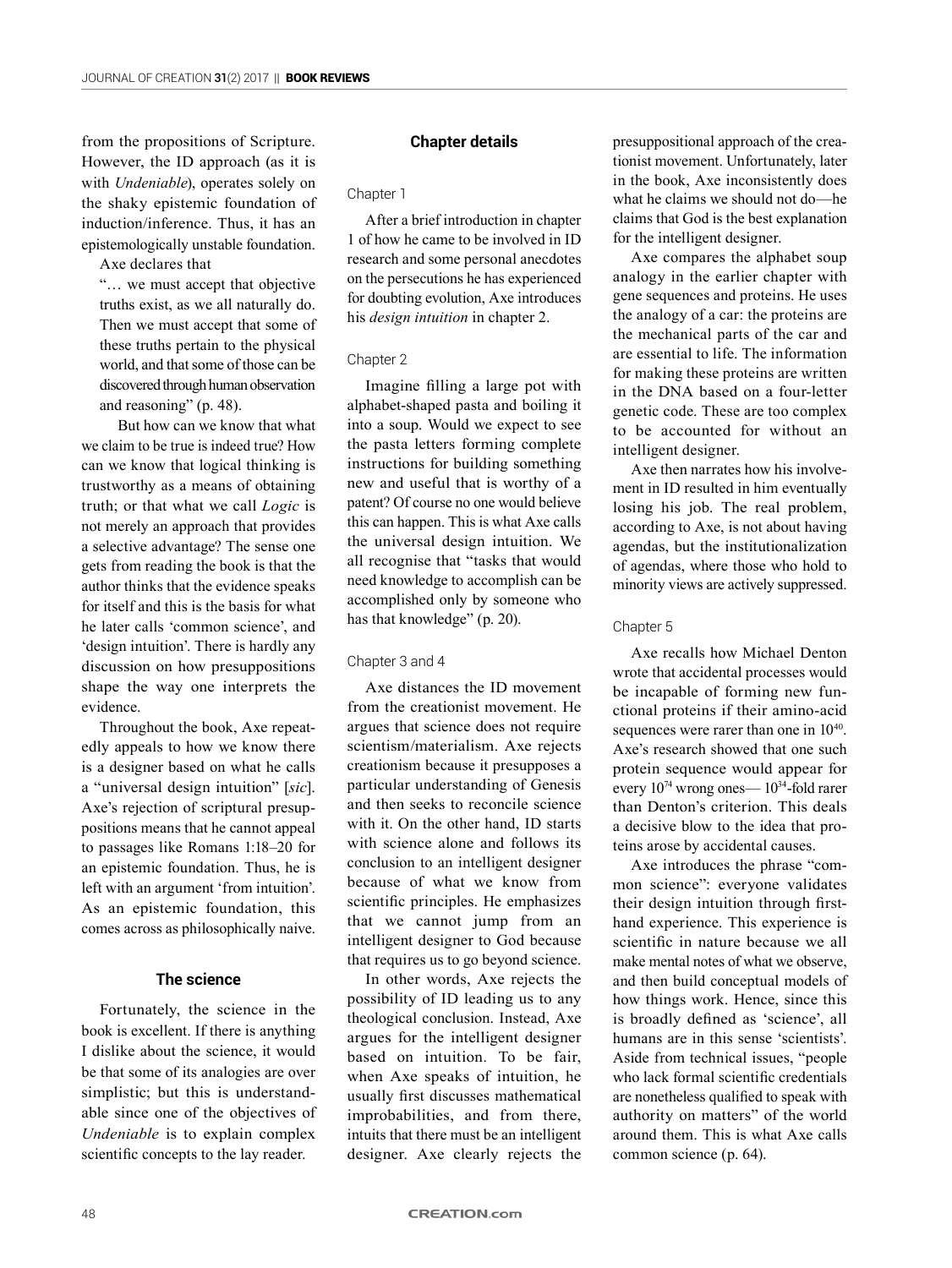## Chapter 6

In this chapter, Axe introduces the phrase 'whole project' and 'busy whole'. A whole refers to something that is more than just a sum of its parts. For example, a spider or a pool cleaning robot is a whole. If you divide a spider into its parts, you will not get a smaller spider. In contrast, a cloud or a rock is not a whole because if you divide it up, you will get smaller rocks or clouds.

Axe also makes a distinction between different kinds of wholes. For example, he calls things that look as if they are trying to accomplish something 'busy wholes'. A 'busy whole', then, is "an active thing that causes us to perceive intent because it accomplishes a big result by bringing many small things or circumstances together in just the right way" (p. 68). Living things are example of 'busy wholes'. When we see a 'whole project', our design intuition causes us to recognise the need for skilled work, and for the need of discernment to decide between right and wrong things. Discernment in turn requires knowledge, which then in turn requires a knower. Similarly, when we look at the human body and see how all the different systems and organs come together, we can intuit that there was an intelligent designer.

Axe gives the example of two enzymes, *Kbl* and *BioF*, which are functionally different yet strikingly similar in structure. The goal was to see if one enzyme could evolve to the other. His conclusion was that this was mathematically improbable. Therefore, mutations alone cannot account for the complexity we see in whole systems. Furthermore, natural selection can only select what is already first present. Thus, natural selection also cannot be used to account for what we see in nature.

#### Chapter 7

Imagine that there is a noiseseeking robot that is dropped randomly on Earth and its purpose is to find the closest football stadium by tracing the source of the loudest noise. If it is fortunate, it will be dropped near a football stadium so that it does not need much effort to find the stadium by following the loudest noise. However, what are the chances that a randomly dropped robot would be near a stadium? If it is too far away, competing noises from nearby sources might be louder than a faraway stadium, and the robot would be led to the wrong location.

How does this relate to evolution? Natural selection, according to Axe, is like the homing system of the noise-seeking robot. It only moves a species towards an existing 'fitness signal'. But natural selection has a problem when dealing with complex structures. For example, for lungs or hearts to function, there is a need for many other small components to come together on their own via natural selection. But if each smaller component itself does not confer any distinct advantage individually apart from the whole, natural selection cannot move it in the right direction. It would be like one of these noiseseeking robots that has been dropped so far from a stadium that no noise could be detected. It takes insight to put together all the parts necessary for something like a heart. Axe finds it hard to see how this can be attributed to accidental causes.

## Chapter 8

Can inventions happen by chance? Imagine Earth as our search area, and our target is a small indentation on a plaque on the ground that lies between the boundaries of Colorado, Utah, New Mexico, and Arizona (figure 1). If we drop 2,000 pins at random all over Earth, what is the chance that a pin would land in our target spot?

Using another analogy, Axe asks the reader how many possible images can be stored on a 300 pixel by 400 pixel image. The number would be a single line of numbers stretching across 198 pages. In comparison, all the atoms in the universe can be represented with an 80-character line of text.

Axe likens these examples to what **Figure 1.** Plaque that lies on the boundaries of Colorado, Utah, New Mexico, and Arizona we see in nature and concludes that



Photo: Rich Torres, Four Corners Monument, Wikipedia. Photo: Rich Torres, Four Corners Monument, Wikipedia.